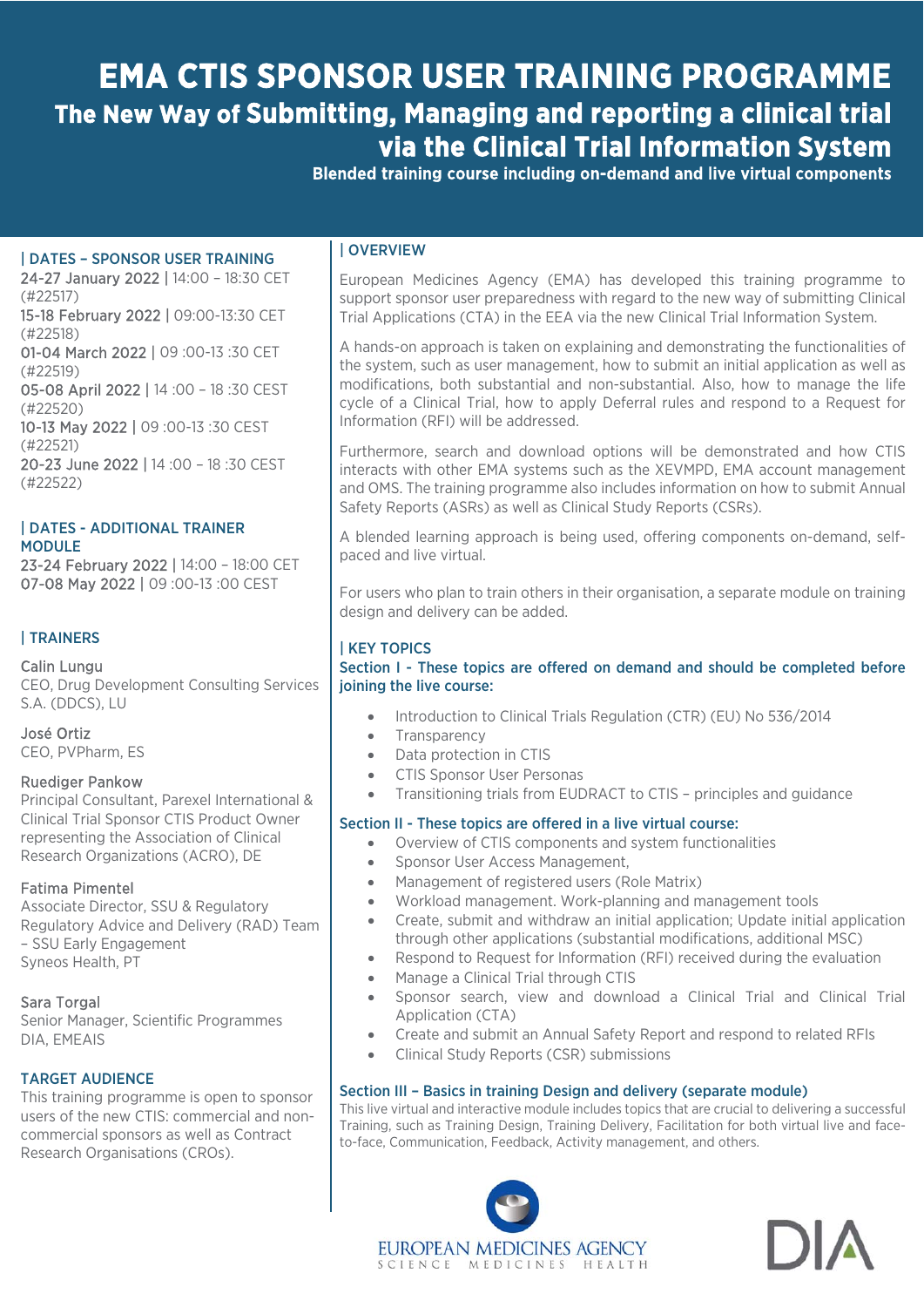## AGENDA | SECTION I -ON DEMAND COMPONENTS TO BE COMPLETED BEFORE THE LIVE EVENT

- 95 MIN CLINICAL TRIAL REGULATION (CTR) AND WHAT IS CHANGING IN PRACTICE (CTTM01) Speaker: Edit Szepessy, European Commission, BE
- 35 MIN TRANSPARENCY-PUBLICATION OF CLINICAL TRIAL INFORMATION CONTAINED IN CTIS Speaker: Noemi Manent, European Medicines Agency, EU
- 35 MIN DATA PROTECTION IN CTIS Speaker: Noemi Manent, European Medicines Agency, EU
- 20 MIN CTIS SPONSOR USER PERSONAS Speaker: Sarah Scales, European Medicines Agency, EU
- 25 MIN TRANSITIONING TRIALS FROM EUDRACT TO CTIS PRINCIPLES AND GUIDANCE Speaker: Noemie Manent, European Medicines Agency, EU

#### AGENDA | SECTION II - VIRTUAL LIVE TRAINING COURSE

13:30 | 18:30 END OF DAY 1

Please note that the timings refer to both the morning and afternoon offerings. All times are in CET/CEST

#### DAY 1 – START AT 09:00 FOR MORNING OR AT 14:00 FOR AFTERNOON OFFERING

|                 | 09:00   14:00     Welcome & Introduction                                                                                                             |
|-----------------|------------------------------------------------------------------------------------------------------------------------------------------------------|
| 09:30   14:30   | <b>OVERVIEW OF CTIS COMPONENTS AND SYSTEM FUNCTIONALITIES (CTTM02)</b><br><b>Theoretical part and Live demo</b>                                      |
| 10:15   15:15   | <b>SPONSOR USER ACCESS MANAGEMENT (CTTM03)</b>                                                                                                       |
| $10:45$   15:45 | <b>BREAK</b>                                                                                                                                         |
| $11:00$   16:00 | <b>MANAGEMENT OF REGISTERED USERS (CTTM07)</b><br><b>Sponsor Roles and Permission in CTIS (ROLE MATRIX)</b><br><b>Theoretical part and Live demo</b> |
| $12:15$   17:15 | <b>BREAK</b>                                                                                                                                         |
| 12:30   17:30   | <b>WORKLOAD MANAGEMENT: WORK-PLANNING AND MANAGEMENT TOOLS (CTTM04)</b>                                                                              |
| 13:00   18:00   | Q&A                                                                                                                                                  |
|                 |                                                                                                                                                      |

Please note that CTIS is an evolving software. The training environment is being used for system demonstrations in this training programme. It is possible that some screenshots in the training material may not match the screen aspect during the live demonstration. The trainers will explain the eventual differences during the training course. Unless otherwise disclosed, DIA acknowledges that the statements made by trainers are their own opinion and not necessarily that of the organisation they represent, or that of the DIA. Trainers and agenda are subject to change without notice. Recording during DIA sessions is strictly prohibited without prior written consent from DIA.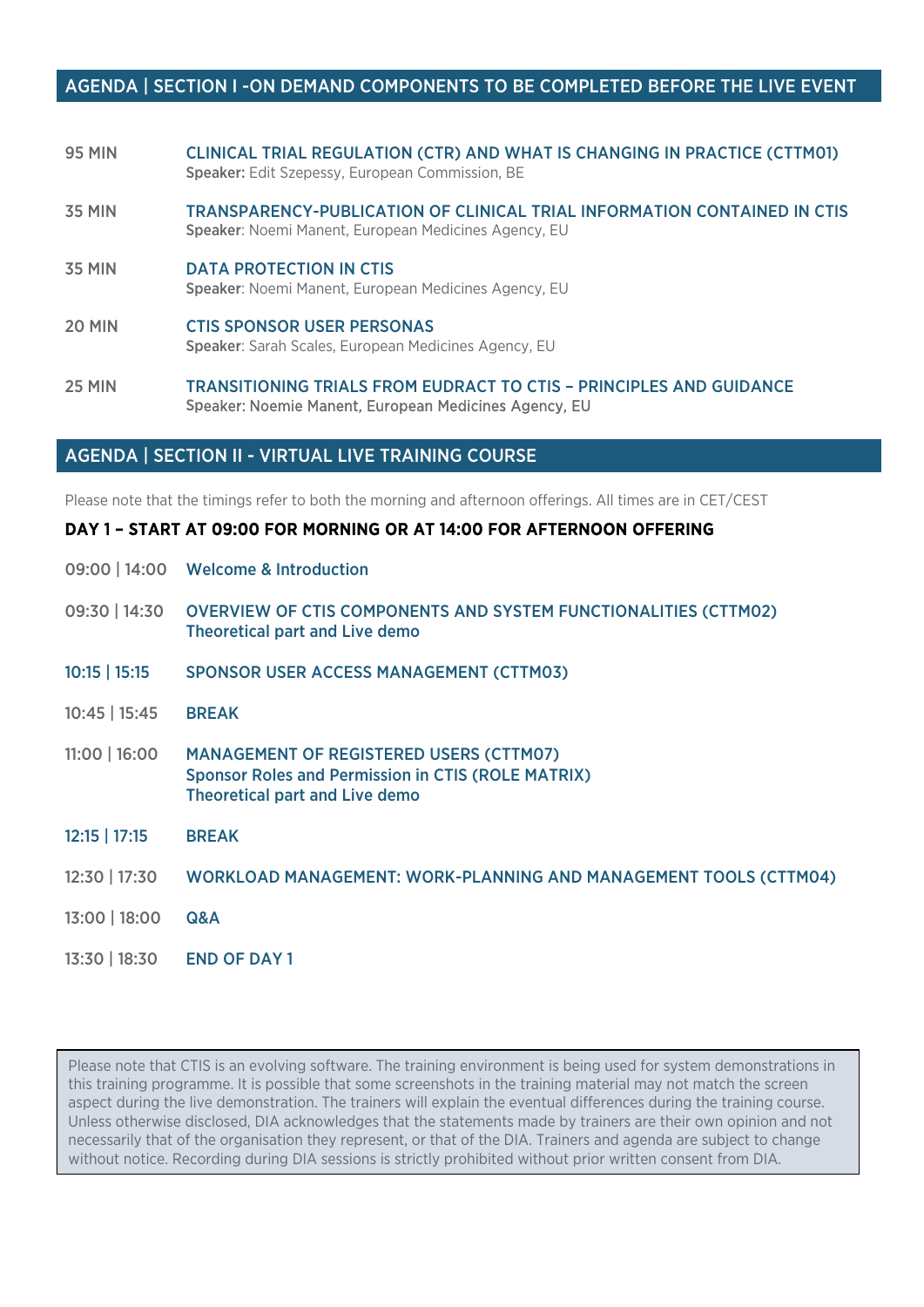## AGENDA | SECTION II - VIRTUAL LIVE TRAINING COURSE

Please note that the timings refer to both the morning and afternoon offerings. All times are in CET/CEST

### DAY 2- START AT 09:00 FOR MORNING OR AT 14:00 FOR AFTERNOON OFFERING

09:00 | 14:00 LOG IN & WELCOME

#### 09:15 | 14:15 CREATE, SUBMIT AND WITHDRAW AN INITIAL APPLICATION (CTTM10) Theoretical part and Live demo

This session will focus on

- the process of creating, submitting, and cancelling an Initial Clinical Trial Application (CTA)
- the process of withdrawing an Initial CTA
- which user roles can create, submit, and withdraw an Initial CTA
- timelines of evaluation that impact the sponsor

#### 11:00 | 16:00 BREAK

#### 11:30 | 16:30 RFI FUNCTIONALITIES: RESPOND TO REQUEST FOR INFORMATION (RFI) RECEIVED DURING THE EVALUATION OF A CTA (CTTM11) Theoretical part and Live demo

This session will focus on

- the phases and associated timelines for the evaluation of a CTA
- RFI response timelines for validation and assessment
- Types of RFIs that MSC can send during the evaluation of a CTA
- how to search and view an RFI during the evaluation of a CTA
- how to create and submit an RFI response, including changes to an existing application
- the roles and permissions involved in the management of an RFI
- 13:00 | 18:00 Q&A

13:30 | 18:30 END OF DAY 2

Ī Please note that the timings refer to both the morning and afternoon offerings. All times are in CET/CEST

## DAY 3- START AT 09:00 FOR MORNING OR AT 14:00 FOR AFTERNOON OFFERING

- 09:00 | 14:00 LOG IN & WELCOME
- 09:15 | 14:15 UPDATE OF AN INITIAL APPLICATION cont. (CTTM10) SUBSTANTIAL MODIFICATIONS, ADDITIONAL MSC APPLICATION, USE OF NON-SUBSTANTIAL MODIFICATION Theoretical part and Live demo
- 10:15 | 15:15 BREAK

#### 10:30 | 15:30 MANAGE A CLINICAL TRIAL THROUGH CTIS (CTTM05) Theoretical part and Live demo

This session will focus on

- the use of notifications
- the processes of ad hoc assessments and corrective measures in the sponsor workspace
- which user roles can submit notifications & address RFIs related ad hoc assessments and corrective measures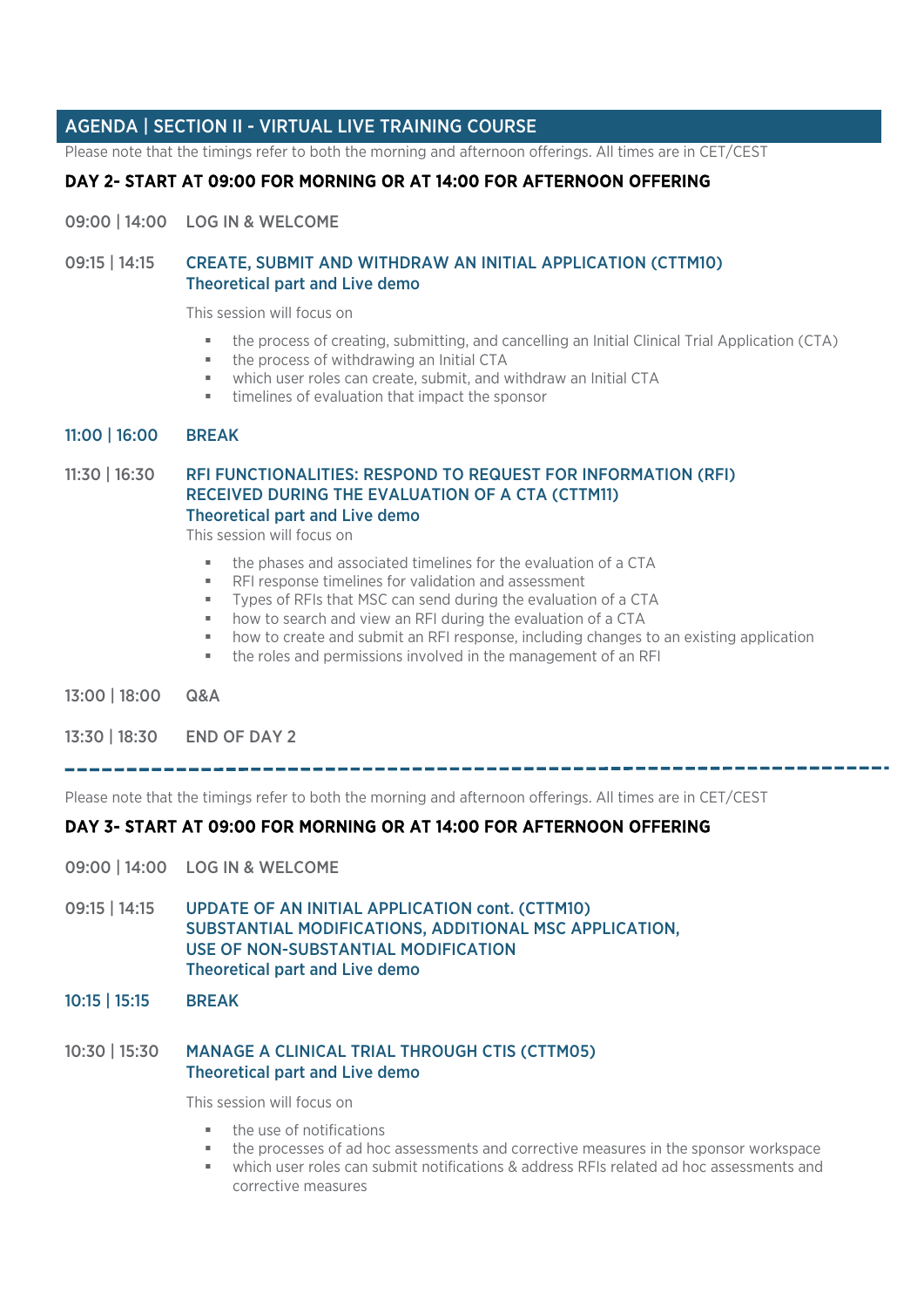## AGENDA | SECTION II - VIRTUAL LIVE TRAINING COURSE

#### 11:45| 16:45 BREAK

12:00 | 17:00 MANAGE A CLINICAL TRIAL THROUGH CTIS – CONTINUED (CTTM05) SUBMISSION OF SUMMARY OF RESULTS (INTERMEDIATE AND FINAL) LAYPERSON SUMMARY

This session will focus on

- how to prepare and submit clinical trial results
- which user roles can submit summary of results
- 13:00 | 18:00 Q&A
- 13:30 | 18:30 END OF DAY 3

Please note that the timings refer to both the morning and afternoon offerings. All times are in CET/CEST

## DAY 4- START AT 09:00 FOR MORNING OR AT 14:00 FOR AFTERNOON OFFERING

09:00 | 14:00 LOG IN & WELCOME

#### 09:15 | 14.15 SPONSOR SEARCH, VIEW AND DOWNLOAD INFORMATION ON CLINICAL TRIALS AND CLINICAL TRIAL APPLICATIONS (CTTM09) Theoretical part and Live demo

This session will focus on

- search and download options of documents for a Clinical trial / Clinical trial application (CT/CTA)
- how the information is displayed while navigating through a CT/CTA
- which user roles can access and download specific CT/CTA information

#### 10:15 | 15:15 BREAK

#### 10:35 | 15:35 CREATE & SUBMIT AN ANNUAL SAFETY REPORT AND RESPOND TO RELATED RFIS (CTTM18) Theoretical part and Live demo

## This session will focus on

- the process to create and submit an Annual Safety Report (ASR) form
- how to view and reply to RFIs received during the assessment process of an Annual Safety Report
- which user roles can create and submit an ASR form and respond to related RFIs

#### 11:20 | 16:20 BREAK

#### 11:40 | 16:40 CLINICAL STUDY REPORTS (CSR) SUBMISSIONS (CTTM13) Theoretical part and Live demo

This session will focus on

- how to prepare and submit a Clinical Study Report CSR
- how to view, download, update and withdraw a CSR
- which user roles are involved in submission of a CSR

#### 12:15 | 17:15 AVAILABILITY AND LOCATION OF CTIS TRAINING MATERIAL AND SUPPORT

- 12:30 | 17:30 Q&A
- 13:30 | 18:30 END OF THE LIVE VIRTUAL TRAINING COURSE